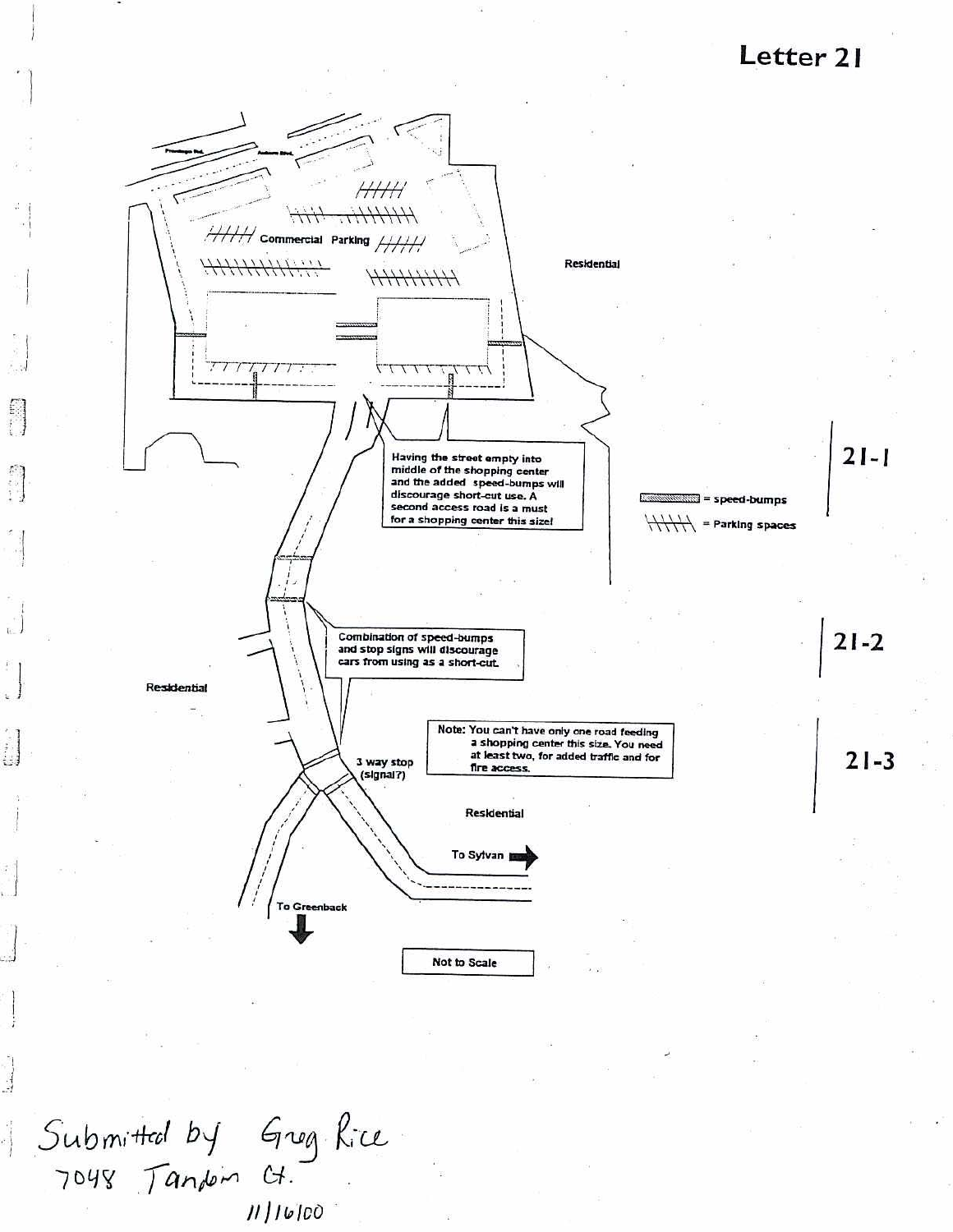## **2.0 RESPONSE TO COMMENTS**

#### **Letter 21 Greg Rice, City Resident**

#### **21-1: Traffic – Impacts**

These comments relate to an illustration that shows Stock Ranch Road extending across Arcade Creek into the Auburn Commerce District. The comment states that a second access is "a must for a shopping center this size." The traffic operations analysis indicates that acceptable operations can be maintained on Auburn Boulevard without extending Stock Ranch Road to the Auburn Commerce District.

#### **21-2: Traffic – Impacts**

This issue has been previously addressed. Please see Response to Comment 21-1.

#### **21-3: Traffic – Impacts**

This issue has been previously addressed. Please see Response to Comment 21-1.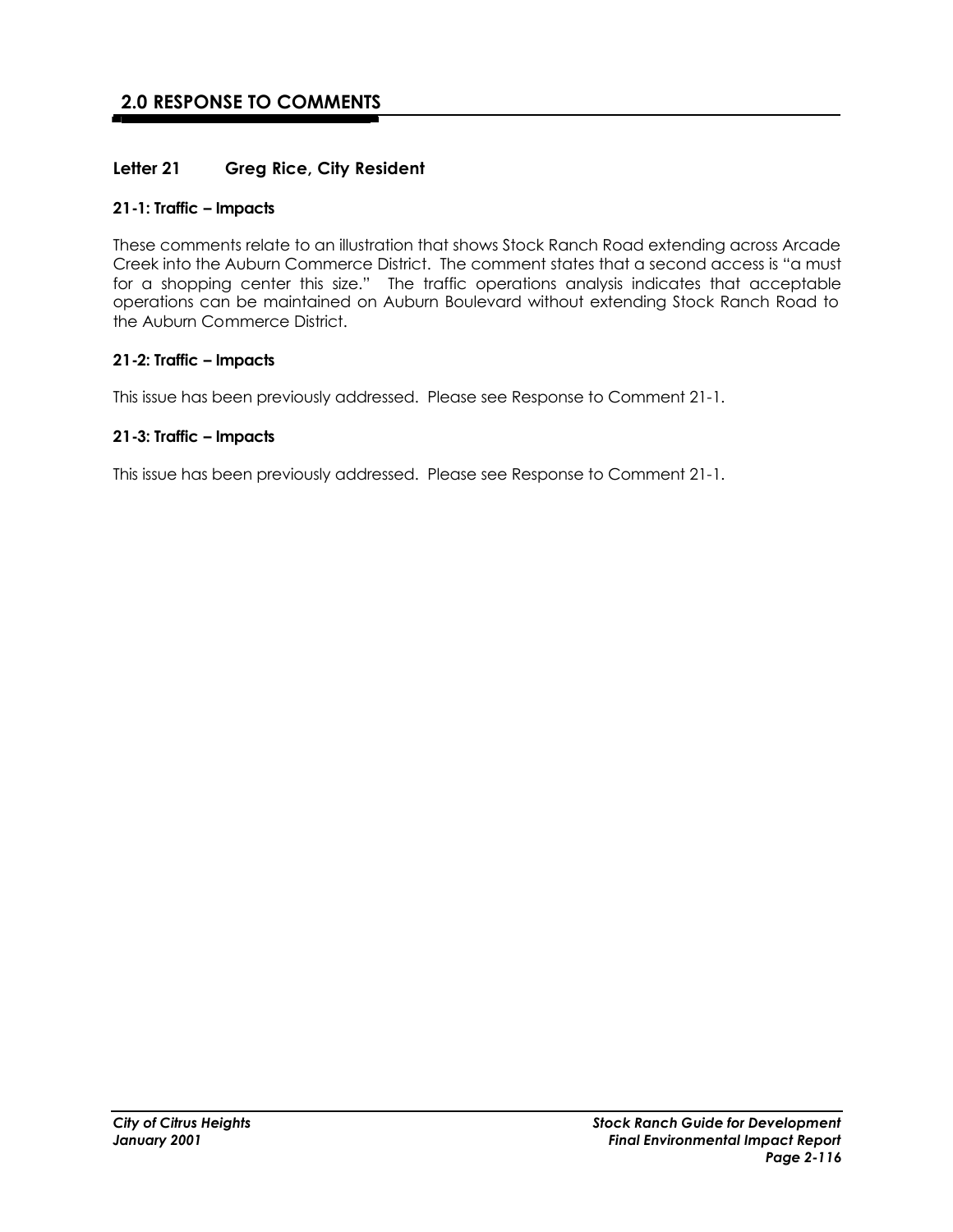## **Public Hearings** Comments<sup>®</sup>

# **Stock Ranch EIR Comments** Received At Public Hearings

| Harry Pelliccione, Planning Commissioner | Concern with the detention basins and the impact PH I<br>they might have on the surrounding environment                                                                        |
|------------------------------------------|--------------------------------------------------------------------------------------------------------------------------------------------------------------------------------|
| Bill Nielsen, 6402 Ebano Ct.             | Are the basins designed for a 10 or 100 year<br>flood?<br>Has there been approval from the Sunrise<br><b>PH 2</b><br>Recreation and Park District for the work in the<br>area? |
|                                          | Concern in the size of the basins, are they big<br>enough to handle the runoff.                                                                                                |
| Rita Rae Perry, Planning Commissioner    | Concern in the aesthetics of the ponds and the<br><b>PH3</b><br>potential safety issues.                                                                                       |
| Charlotte Fahland, 6300 Monteverde       | Crosswoods has a maintenance shed and RV<br>storage lot on Auburn Blvd., how will this project PH 4<br>effect the access in/out of site. It is used 24 hours<br>a day.         |
| Jeff Slowey, Planning Commission Chair   | Can the detention basins be constructed to have a<br><b>PH 5</b><br>larger capacity than the required storage.                                                                 |

en<br>Si

i.<br>E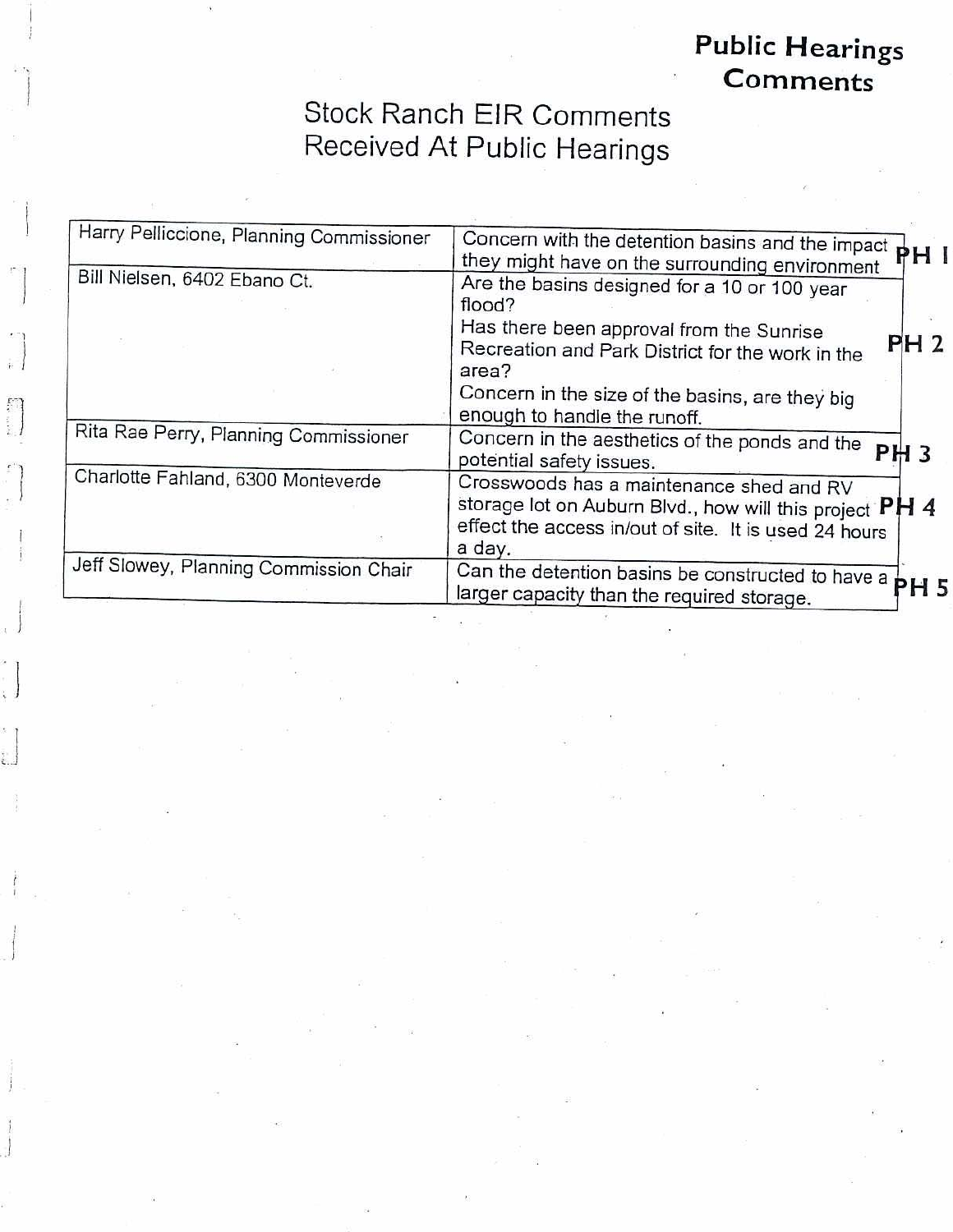## **2.0 RESPONSE TO COMMENTS**

#### **PH 1 Harry Pelliccione, Planning Commissioner**

#### **PH 1: Detention Basins**

The detention basins will not have adverse impacts on the surrounding environment. The basins have been located to avoid wetlands and oak trees to the greatest extent possible. Additionally, during construction, measures will be taken to avoid trees, erosion of soils, etc.

#### **PH 2 Bill Nielson, City Resident**

#### **PH 2: Detention Basins**

The detention basins are designed to function during a wide variety of storm events, up to and including a 100-year storm. The detention basins are proposed to be large enough (20 acre-feet in volume) to mitigate any adverse impacts associated with increases in runoff produced by the site development. They are not large enough to produce any significant reduction in downstream flood potential that exists under current conditions.

The Sunrise Recreation and Park District submitted comments on the DEIR, which are responded to above. Refer to Letter 9 and the associated Response to Comments 9-1 through 9-4.

#### **PH 3 Rita Rae Perry, Planning Commissioner**

#### **PH 3: Detention Basins – Aesthetics and Safety**

The *Guide for Development* specifies that the basins be designed as integral elements within the overall open space plan. Basins should be no deeper then six feet. However, basins deeper than six feet would be designed to be aesthetically pleasing and include side slopes to accommodate passive recreational uses. Trees should be preserved within the detention basin areas wherever possible. As a result, the basins would provide an opportunity for passive recreation that is aesthetically compatible with the surrounding open space area.

#### **PH 4 Charlotte Fahland, City Resident**

#### **PH 4: Traffic – Access**

A meeting was held on December 12, 2000 at the City to discuss access to the RV storage lot in the Crosswoods development. Representatives from the Crosswoods Home Owners Association, the City's Community Development Department, and Fehr & Peers Associates were present at the meeting.

The relocation of the traffic signal approximately 150 feet to the east (to Coachman Way) would allow all turning movements to be permitted at the RV storage driveway. This new location would enable the construction of a right -turn deceleration lane at the signalized intersection without disrupting the RV storage driveway. This concept was proposed at the December 14, 2000 Planning Commission hearing and supported by the Commission.